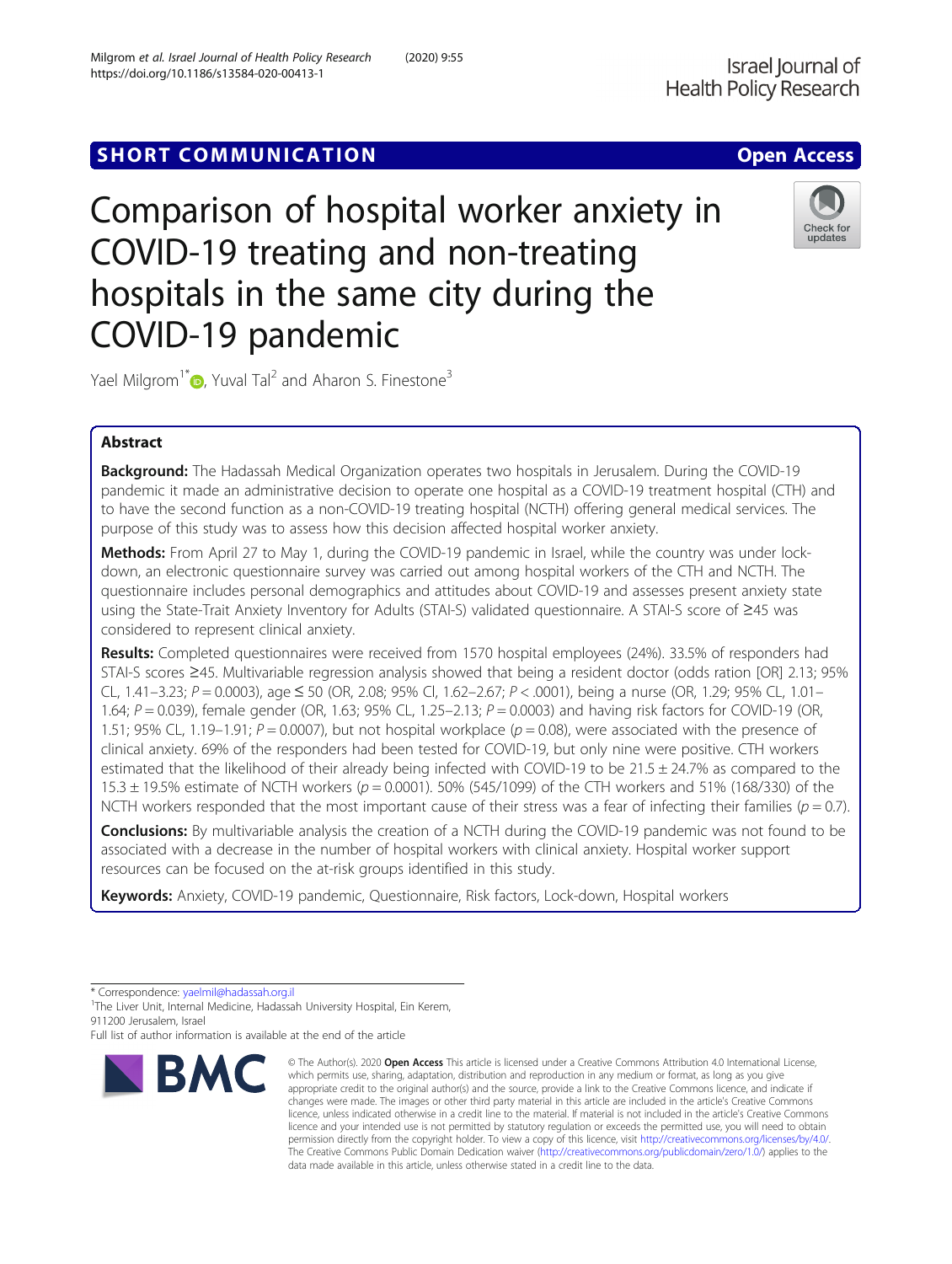# Background

The World Health Organization (WHO) declared the COVID-19 virus to be a public health emergency on January 20, 2020. Soon afterward, on March 11, the WHO re-classified the problem as a pandemic.

The WHO published an interim guidance on March 4, 2020 entitled "Health workers exposure risk assessment and management in the context of COVID-19 virus" [\[1](#page-7-0)]. A subsequent WHO interim guidance from March 19, 2020 [[2](#page-7-0)], emphasized that the COVID-19 pandemic inevitably places health care workers at risk.

In view of the challenges of treating patients possibly infected with COVID-19 as well as those documented with the disease, exposed health care workers can be psychologically stressed [\[3](#page-7-0)–[8](#page-7-0)]. A study from China reported depression in 50% and anxiety in 45% of nurses and physicians in the epicenter of the pandemic, the city of Wuhan, versus 7.2% in less affected regions of China [[9\]](#page-7-0). Within the healthcare system it is the hospital which is the most affected by the COVID-19 pandemic.

COVID-19 is the second pandemic of the twenty-first century. The first was the influenza A/H1N1 virus infection, also known as swine flu in 2009. It differed from the COVID-19 pandemic in that the A/H1N1–09 virus survival time is greatly affected by seasonal temperatures, many older people already had immunity through exposure to similar viruses in the past and by the end of 2009 an effective vaccine was available. Hospital staff worries during that previous pandemic have been reported [\[10\]](#page-7-0). Twenty-one percent of the hospital staff were reported as having mild to moderate psychological distress, with the highest rate (23.9%) among nurses and the lowest rate (12.3%) among auxiliary personnel. The most frequent concern of staff was infection of family and friends and the health consequences of the disease, but only 6.6% of hospital workers restricted their social contacts. Around 3 billion doses of H1N1–09 vaccine were produced and many of them discarded due to low demand. During the SARS outbreak in 2003 in Toronto, 43% of the infected people were health care workers [\[11](#page-7-0), [12](#page-7-0)]. Protective gear was required for health care workers and socialization in the hospital was restricted. The present COVID-19 pandemic is different in its epidemiology and in the fact that full population lock-downs were used in an attempt to control the pandemic.

During the first wave of the COVID-19 pandemic in Israel the Hadassah Medical Organization made an administrative decision to operate one of its two hospitals in Jerusalem as a COVID-19 treating hospital (CTH) and the other to be a non-COVID-19 treating hospital (NCTH), The NCTH continued to offer general medical services, doing elective procedures and surgery. A hospital by nature is a closely knit environment in which the efforts and coordination of all types of workers, both medical and non-medical are needed to provide good health care. During medical emergencies this interdependence is even more pronounced. The purpose of the present study was to assess the effect of the decision to create a CTH and a NCTH during the first wave of the COVID-19 pandemic on the level of clinical anxiety among all of the components of the workforce between the two hospitals. The findings can be informative for decision making during the current second and possible future waves of the pandemic. The authors hypothesized that CTH workers would have a higher percentage of clinical anxiety than NCTH workers.

# Methods

The Hadassah Medical Organization has two hospitals in Jerusalem. One hospital is located at Ein Kerem in the western part of the city and is an 800-bed level-3 hospital. The second hospital is located at Mt Scopus in the eastern part of the city and is a 300-bed level-2 hospital. During the height of the first wave of the COVID-19 pandemic, the Hadassah Medical Organization decided that the level-3 hospital would suspend all elective procedures and operations and function as a COVID-19 treating hospital (CTH). Services included dedicated COVID-19 wards for mild and moderate patients, ICU units for severe patients and a COVID-19 emergency room. The level-2 hospital was kept functioning as a non-COVID-19 hospital (NCTH), providing general medical services and continued to perform elective procedures and operations. While it had a separate emergency room for screening any patient suspected of having COVID-19, all patients diagnosed with COVID-19 were transferred to the CTH.

After receiving institutional review board approval (0281–20-HMO), a pilot was done to check that the electronic questionnaire was clear and that the automatic recording system worked properly. After necessary adjustments were made, a link to the electronic questionnaire was sent by hospital internal email and also to the mobile phones of each of the CTH and NCTH workers between April 27–30. Responses were accepted only until noon on May 1. Replies received afterwards were not included in the analysis because government plans to end some of the provisions of the COVID-19 lock-down were announced at that time. The questionnaire is anonymous and the details were automatically sent to an Excel spreadsheet (Microsoft Corp. Redmond, WA.) using Google Forms (Google Mountain View, CA).

The questionnaire has two parts. The first part is a survey of personal demographics and a questionnaire about specific issues related to COVID-19. The survey is presented in Table [1](#page-2-0).

The second part of the questionnaire is a validated Hebrew translation of the 20-question portion of the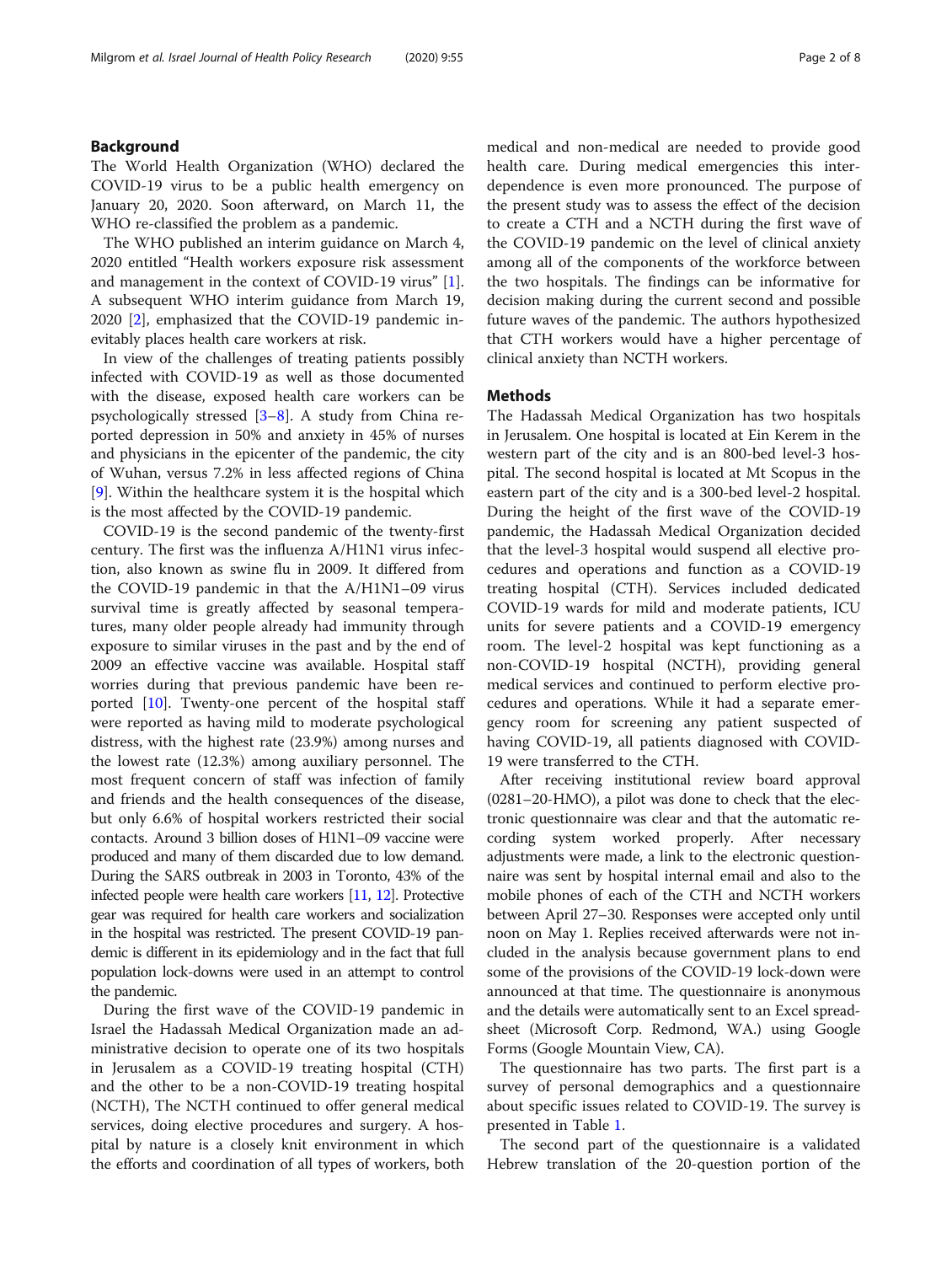<span id="page-2-0"></span>

|  |  |  |  |  |  | Table 1 The personal demographics questionnaire |
|--|--|--|--|--|--|-------------------------------------------------|
|--|--|--|--|--|--|-------------------------------------------------|

| 1. Gender:                                                                         | male / female / other                                                                                                                                                                                                                                               |
|------------------------------------------------------------------------------------|---------------------------------------------------------------------------------------------------------------------------------------------------------------------------------------------------------------------------------------------------------------------|
| 2. Age:                                                                            |                                                                                                                                                                                                                                                                     |
| 3. Who lives in your household?                                                    | spouse / parents / children / siblings / flat mate / alone / other                                                                                                                                                                                                  |
| 4. In which hospital do you work?                                                  | Ein Kerem / Mount Scopus / other                                                                                                                                                                                                                                    |
| 5. What is your position in the hospital?                                          | senior doctor / resident / nursing staff / intern / lab worker / clerical staff / general services /<br>technician / physical or occupational therapist / dietician / national service volunteer / nurse<br>aid / volunteer / social worker or psychologist / other |
| 6. In what department do you work?                                                 |                                                                                                                                                                                                                                                                     |
| 7. Are you on a COVID-19 Department team?                                          | yes / no / other                                                                                                                                                                                                                                                    |
| 8. Are you currently working?                                                      | working in the hospital / COVID-19 home isolation / at home for other reason (maternity<br>leave, other illness, on work leave without pay ect.)                                                                                                                    |
| 9. The following are risk factors for COVID-19. Do you<br>suffer from any of them? | diabetes / obesity / hypertension / chronic heart disease / chronic lung disease / smoker                                                                                                                                                                           |
| 10. Have you been in isolation because of the COVID-<br>19?                        | ves / no                                                                                                                                                                                                                                                            |
| 11. Have you have been tested for COVID-19?                                        | yes / no                                                                                                                                                                                                                                                            |
| 12. What were the COVID-19 test result?                                            | positive /negative / results not received                                                                                                                                                                                                                           |
| 13. Did you feel relieved after getting tested?                                    | yes / maybe / no                                                                                                                                                                                                                                                    |
| 13. Of all of the following, which is of the most<br>concern?                      | getting COVID-19 / infecting family / giving corona to patients / my children are at home<br>when I am in hospital / financial problems / professional burnout / other                                                                                              |
| 14. Of the following, which would make the corona<br>epidemic easier for you?      | better protective gear / educational solution for my children / psychological support / group<br>support / financial help / other                                                                                                                                   |
| 15. What percentage do you estimate that you                                       | %                                                                                                                                                                                                                                                                   |
| already have gotten the corona virus?                                              |                                                                                                                                                                                                                                                                     |

State-Trait Anxiety Inventory for Adults (STAI-S) assessing anxiety state [\[13\]](#page-7-0). The S-Anxiety scale requires that the participant describe how he or she feels "now, at the present moment". The scoring weight for the 10 anxiety present questions is: 1- Absolutely not; 2- A little; 3- Much; 4- Very Much. The scoring weight for the 10 anxiety absent questions is reversed. The total score varies from 20 to 80, and the higher the values, the greater the anxiety level. The questions composing the STAI-S are presented in Table 2. There are no published specific normative STAI-S values for hospital staff. Values are available for college students  $(36.47 \pm 10.01)$  for males and  $38.77 \pm 11.90$  for females), [[13\]](#page-7-0). Bunevicius et al. [[14\]](#page-7-0), in their study of cardiac patients considered the cut-off value to represent clinical anxiety to be ≥45. When tested against other known measures for clinical anxiety they found that the STAI-S had a sensitivity of 89% and a specificity of 56%. The Bunevicius et al. [[14](#page-7-0)] criteria were used in this study, with a score of ≥45 was considered to represent clinical anxiety [\[14\]](#page-7-0).

# Statistical analysis

Statistical analysis was performed using the Statistical Analysis System (SAS Institute Inc., Cary, North Carolina, USA, version 9.4). Normally distributed interval data were compared across the groups, using the 2-tail Student's t-test. Comparison of non parametric data was Inventory for Adults (STAI-S) STAI-S Question Number Question 1 I feel calm 2 I feel secure 3 I am tense 4 I feel strained 5 I feel at ease 6 I feel upset 7 I am presently worried about possible misfortune 8 I feel satisfied 9 I feel frightened 10 I feel comfortable 11 I feel self confident 12 I feel nervous 13 I am jittery 14 I feel indecisive 15 I am relaxed 16 I feel content 17 I am worried 18 I feel confused 19 I feel steady

20 I feel pleasant

Table 2 The questions composing the State-Trait Anxiety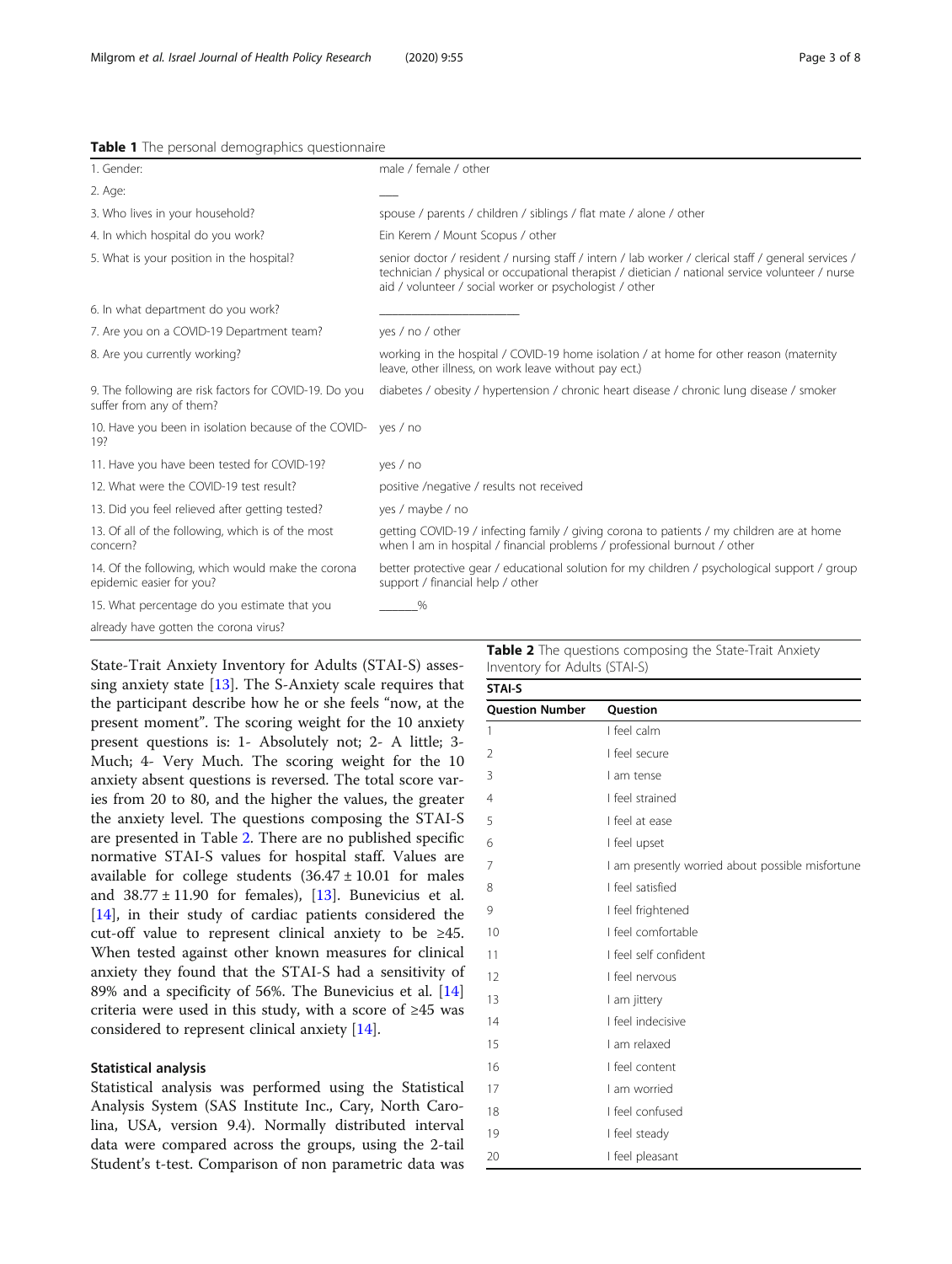done using the Mann-Whitney  $U$  test. Nominal data were assessed with the chi-square test and Fischer's exact test. Multivariable analysis to determine potential risk factors for increased STAI-S scores was performed using the generalized linear model (GLM) procedure. Variables measured by univariable analysis with  $p < 0.05$  were entered into the model. In addition, stepwise multivariable logistic regression was performed to determine risk factors for clinical anxiety based on those with STAI-S scores ≥45. The association between risk factors and outcomes are presented as odds ratios (ORs) and 95% CLs after adjustment for confounders. Hospital, resident doctor, senior doctor, nurse, administrative staff, age ≥ 50, gender, presence of risk factors for COVID-19 and parents in the household were entered into the model. Data for employees who worked at both centers was excluded for any analysis that compared the CTH with the NCTH. To assess possible study sample size bias a comparison of major demographic variables of the surveyed study population and available total workforce data for each hospital was performed.

# Results

Complete questionnaires were received from 1570 of the 6528 hospital employees (24%). The mean total STAI-S score for all of the workers was  $42.4 \pm 11.8$ . 33.5% of the workers had STAT-S scores ≥45 indicating the presence of clinical anxiety. Table  $3$  presents the mean  $\pm$  SD, median and interquartile range (IQR) and the percentage of those with STAI-S scores ≥45 according to worker categories. The highest anxiety scores were among dentists and resident doctors and the lowest among senior doctors.

By univariate analysis, overall workers at the CTH had a higher mean STAI-S score  $(43 \pm 11.7)$  than workers at the NCTH  $(40.8 \pm 11.8)$ ,  $[p = 0.005]$ . The percentage of overall CTH workers (35%) with STAI-S scores ≥45 was higher than the percentage of overall NTCH workers ((29%) who had STAI-S scores  $\geq$ 45, but these differences were not supported by multivariable analysis. Differences in the STAI-S scores between the two hospitals for any of the individual worker categories were not statistically significant by univariate analysis.

The mean and  $\geq 45$  State-Trait Anxiety Inventory (STAI-S) scores of the hospital workers were further analyzed using univariable analysis according to the demographic data collected from the questionnaire. Table [4](#page-4-0) presents these analyses according to major demographic groupings.

Thirty-two point six percent of the workers had risk factors for COVID-19. Nine of the 1082 hospital workers who reported that they had taken a COVID-19 test stated that the test was positive. Administrative hospital data compiled at the time of the study showed that 38 workers had positive COVID-19 tests, 28 from the CTH and 10 from the NCTH. Workers at the CTH estimated that the likelihood of their already being infected with COVID-19 to be  $21.5 \pm 24.7$ %. This was significantly higher than the  $15.3 \pm 19.5\%$  estimation of the NCTH workers  $(p = 0.0001)$ . 43%  $(474/1093)$  of the CTH workers and 46.5% (138/297) of NCTH hospital workers responded that the most important stress reliever was better protective gear  $(p = 0.3)$ . 17% (190/1093) of the CTH workers and 18% (54/297) of the NCTH workers responded that the most important stress reliever was a

**Table 3** State-Trait Anxiety Inventory (STAI-S) scores according to major worker categories

| <b>Worker Category</b>        | No.  | Mean $\pm$ SD   | Median (IQR)     | % STAI-S $\geq$ 45 |
|-------------------------------|------|-----------------|------------------|--------------------|
| Dentists                      | 13   | $47.9 \pm 12.9$ | 49 (36-52)       | 53.8%              |
| Resident doctors              | 117  | $46.3 \pm 12.2$ | $47(37-56)$      | 48.7%              |
| Others                        | 54   | $42.0 \pm 11.9$ | $41(35-50)$      | 38.9%              |
| Nurses                        | 487  | $44.2 \pm 11.9$ | 43 (35.5 - 53)   | 37.9%              |
| Research staff                | 58   | $43.3 \pm 11.9$ | $45(35-52)$      | 37.9%              |
| Office staff                  | 234  | $42.4 \pm 11.7$ | 42 (33.5–52)     | 33.6%              |
| Physician Assist.             | 10   | $37.5 \pm 12.0$ | $37(27-46)$      | 30.0%              |
| Lab workers                   | 93   | $42.4 \pm 10.6$ | 43 (34-50)       | 29.0%              |
| Social workers/ psychologists | 42   | $42.2 \pm 9.7$  | $41(35-50)$      | 28.5%              |
| Non-physician clinicians      | 75   | $40.6 \pm 11.0$ | 39 (33.5 - 46.5) | 28.0%              |
| General service               | 62   | $40.2 \pm 11.0$ | 39 (33-49)       | 27.4%              |
| Interns                       | 18   | $38.4 \pm 12.0$ | $43(27-47)$      | 27.7%              |
| Technicians                   | 75   | $40.9 \pm 11.3$ | 40 (33-48)       | 25.3%              |
| Senior doctors                | 220  | $38.0 \pm 11.8$ | $36(28-46)$      | 23.6%              |
| Pharmacists                   | 12   | $38.9 \pm 7.2$  | $41(37-44)$      | 8.3%               |
| All staff                     | 1570 | $42.4 \pm 11.8$ | $42(34-51)$      | 33.5%              |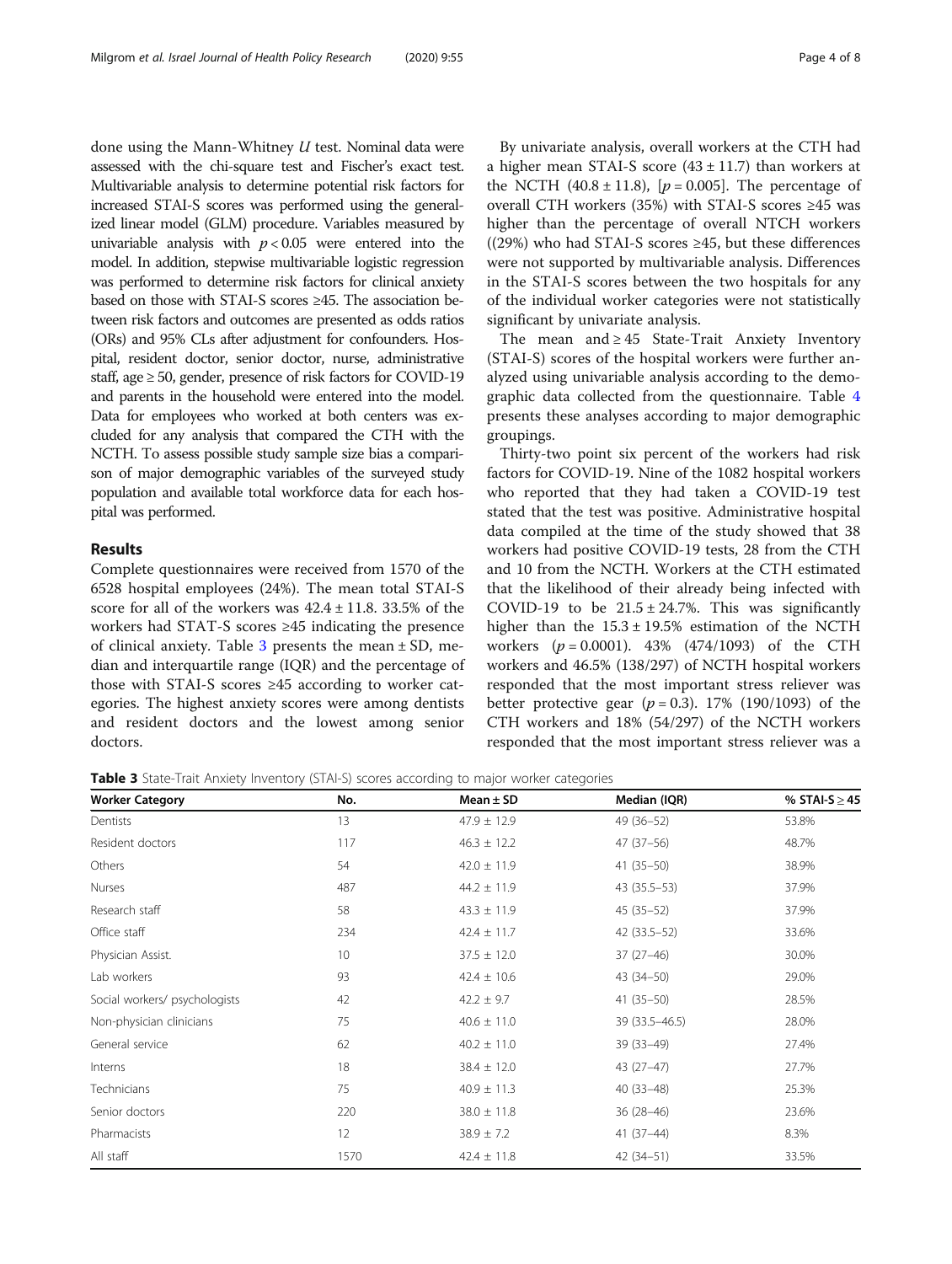| Group                   | No.  | Median STAI-S (IQR) | P value | % STAI-S $\geq$ 45 | P value |
|-------------------------|------|---------------------|---------|--------------------|---------|
| CTH                     | 1213 | $42(34-52)$         | 0.005   | 34.8%              | 0.04    |
| <b>NCTH</b>             | 340  | $40(31-49)$         |         | 28.8%              |         |
| Males                   | 442  | 38 (30-48)          | 0.0001  | 26.9%              | 0.0008  |
| Females                 | 1125 | $43(35-52)$         |         | 35.8%              |         |
| Medical risk factors    | 512  | 43 (34-50)          | 0.03    | 36.7%              | 0.006   |
| No medical risk factors | 1052 | $41(33 - 50)$       |         | 29.9%              |         |
| Tested for COVID-19     | 1082 | $42(34-51)$         | 0.13    | 34.6%              | 0.1     |
| Not tested              | 480  | $41(33 - 50)$       |         | 30.6%              |         |
| Quarantined             | 201  | $42(34-53)$         | 0.55    | 32.3%              | 0.7     |
| Not quarantined         | 1360 | $42(34-51)$         |         | 33.5%              |         |
| Age $> 50$              | 485  | 37.5 (29-47)        | 0.0001  | 23.2%              | 0.0001  |
| Age $< 50$              | 1064 | $43(35-53)$         |         | 38.6%              |         |
| Senior doctors          | 220  | $36(28-48)$         | 0.0001  | 23.6%              | 0.0001  |
| Resident doctors        | 120  | $46.5(36-56)$       |         | 48.3%              |         |
| Nurses                  | 466  | $43(35-53)$         | 0.0002  | 38.0%              | 0.0007  |
| Non-nurses              | 1088 | $41(33 - 50)$       |         | 29.5%              |         |
| Have children           | 929  | $42(33-51)$         | 0.3     | 33.1%              | 0.3     |
| No children             | 708  | 43 (34-52)          |         | 30.7%              |         |
| Parent in household     | 162  | $45(37-52)$         | 0.02    | 42.0%              | 0.004   |
| No parent in household  | 1475 | $42(33-51)$         |         | 30.9%              |         |

<span id="page-4-0"></span>**Table 4** Mean and ≥ 45 STAI-S scores of workers according to major demographic variables

permanent arrangement for their children ( $p = 0.7$ ). 50% (545/1099) of the CTH workers and 51% (168/330) of the NCTH workers responded that the most important cause of their stress was a fear of infecting their families ( $p = 0.7$ ).

By multivariable analysis higher STAI-S scores were found to be associated with CTH hospital ( $p = 0.005$ ), female gender ( $p = 0.001$ ), age  $\le 50$  ( $p = 0.001$ ), those with risk factors for COVID-19 ( $p = 0.001$ ), being a resident doctor ( $p = 0.001$ ) and being a nurse ( $p = 0.001$ ).

The results of stepwise multivariable regression analysis performed to identify risk factors for clinical anxiety as defined by STAI-S scores  $\geq 45$  is presented in Table 5.. Working in the COVID-19 treating hospital was not found to be a significant factor by this analysis.

Demographic data for the total workforces of the CTH and NCTH were obtained from the Office of Manpower of the Hadassah Medical Organization and from

Table 5 Risk factors for hospital staff clinical anxiety according to multivariable regression analysis

| Variable                         | Odds Ratio (95% CI) | P value |
|----------------------------------|---------------------|---------|
| Resident doctor                  | $2.13(1.41 - 3.23)$ | 0.0003  |
| Age $\leq 50$ years              | $2.08(1.62 - 2.67)$ | < .0001 |
| Nurse                            | $1.29(1.01 - 1.64)$ | 0.0399  |
| Female                           | $1.63(1.25 - 2.13)$ | 0.0003  |
| Having risk factors for COVID-19 | 1.51 (1.19-1.91)    | 0.0007  |

published control reports. The surveyed population was not statistically different from the general population of each hospital for the percentage of nurses, senior doctors, resident doctors, and those age  $\leq 50$  years. There was a difference in the percentage of females in the CTH compared to the CTH survey population, but not for the NCTH. Table [6](#page-5-0) presents this comparison data. We were unable to obtain risk factor data for COVID-19 for the total workforce.

# **Discussion**

The hypothesis that a higher percentage of CTH workers would have clinical anxiety than NCTH workers was not found to be true in this study. While the univariate analysis suggests that a higher percentage of workers in the CTH than in the NCTH had clinical anxiety according to STAI-S scores  $\geq 45$  [\[14](#page-7-0)], this difference was not supported by multivariable analysis. When specific categories of workers were analyzed for the effect of working in the two hospitals on their mean anxiety and the percentage with clinical anxiety, no differences were found. This was also true for resident doctors and nurses who in the CTH were on the frontline of COVID-19 treatment.

Why the creation of a NCTH did not result in a lower level of worker clinical anxiety can have several possible explanations, some of which are intrinsic and some extrinsic to the hospital. First of all, the creation of a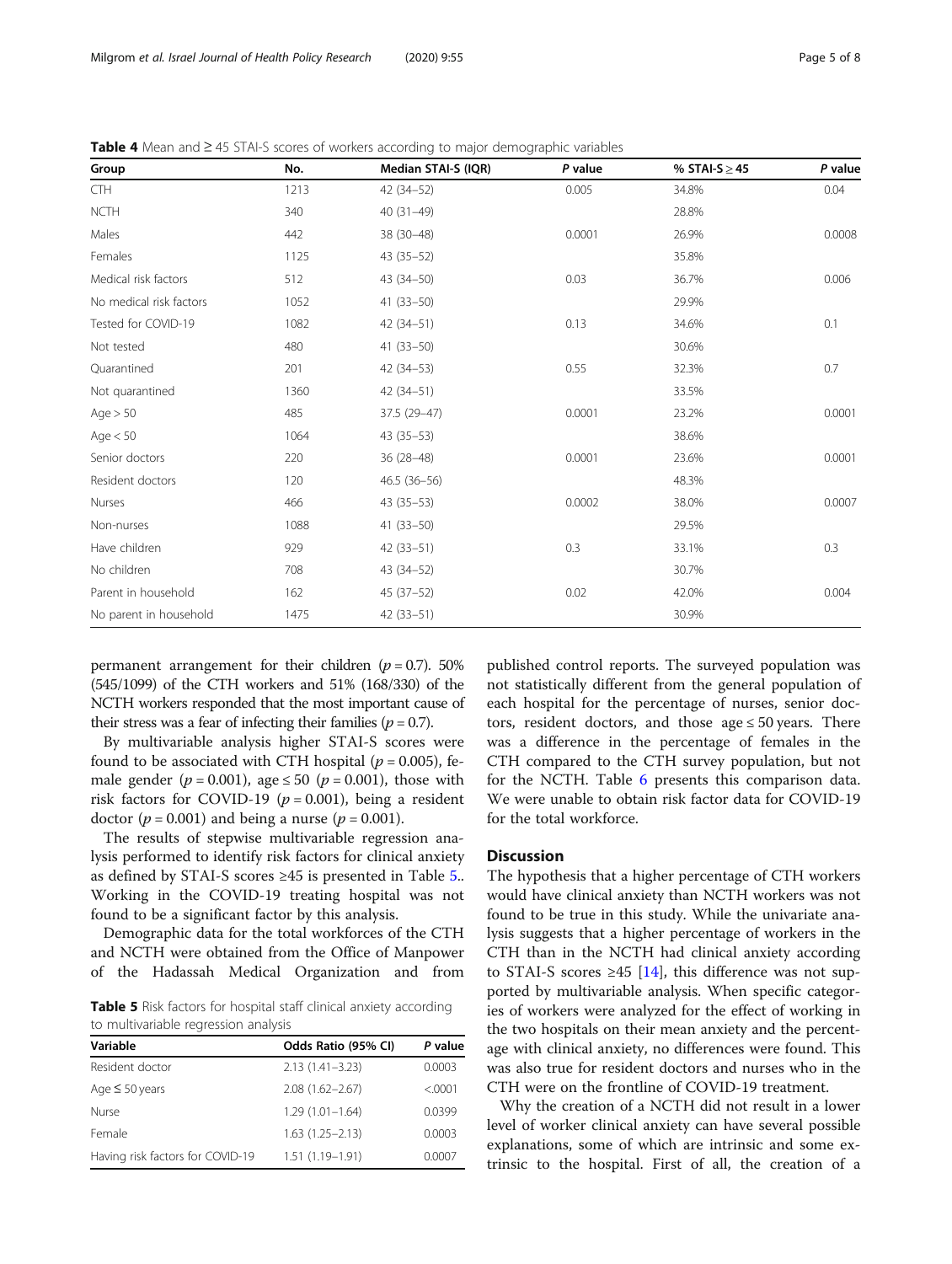| Variable            | Percentage of Worker Population |                                |         |                          |                                 |         |  |  |
|---------------------|---------------------------------|--------------------------------|---------|--------------------------|---------------------------------|---------|--|--|
|                     | <b>CTH</b>                      |                                |         | <b>NCTH</b>              |                                 |         |  |  |
|                     | <b>Survey Population</b>        | <b>Total Population</b>        | P value | <b>Survey Population</b> | <b>Total Population</b>         | P value |  |  |
| <b>Nurses</b>       | 136<br>(40%)                    | 479 <sup>a</sup><br>$(39.1\%)$ | 0.41    | 349<br>$(28.8\%)$        | 1859 <sup>b</sup><br>(31.3%)    | 0.08    |  |  |
| Senior Physicians   | 45<br>$(13.2\%)$                | 123 <sup>a</sup><br>(10%)      | 0.69    | 166<br>(13.7%)           | 717 <sup>b</sup><br>$(12.1\%)$  | 0.12    |  |  |
| Resident Physicians | 25<br>$(7.4\%)$                 | 71 <sup>a</sup><br>(5.8%)      | 0.49    | 91<br>$(7.5\%)$          | 540 <sup>b</sup><br>$(9.1\%)$   | 0.07    |  |  |
| Female              | 248<br>$(72.9\%)$               | 1007 <sup>c</sup><br>(70%)     | 0.28    | 870<br>(71.7%)           | $3215^{\circ}$<br>$(63.2\%)$    | 0.0001  |  |  |
| Age $\leq 50$       | 215<br>$(63.2\%)$               | 977 <sup>c</sup><br>$(67.9\%)$ | 0.1     | 861<br>(71%)             | $3623^{\circ}$ (71.2%)          | 0.88    |  |  |
| Denominator         | 340                             | $a_{1126}$<br>$c$ 1439         |         | 1213                     | $b$ 5930<br>${}^{\text{c}}5089$ |         |  |  |

<span id="page-5-0"></span>Table 6 Comparison of the percentage of workers of the surveyed population and total hospital workforce data of each hospital according to demographic variables

a<br>Control Report Hadassah University Hospital Mt Scopus (06/06/2018). [https://www.health.gov.il/PublicationsFiles/HadasaHZ\\_06062018.pdf](https://www.health.gov.il/PublicationsFiles/HadasaHZ_06062018.pdf)<br>PControl Bonest Hadassah University Hospital Ein Kerem (11/04/2019). https://www.healt <sup>b</sup>Control Report Hadassah University Hospital Ein Kerem (11/04/2018). [https://www.health.gov.il/PublicationsFiles/HADASA\\_EC\\_11042018.pdf](https://www.health.gov.il/PublicationsFiles/HADASA_EC_11042018.pdf)

Office of Manpower Hadassah Medical Organization

NCTH might not have been equated by the hospital staff to mean that it was coronavirus free. The possibility of NCTH staff contact with patients carrying the coronavirus in the emergency room existed. There also was the possibility of exposure to patients who were admitted to the hospital with undiagnosed COVID-19. Another explanation may be that the anxiety caused by the population lock-down was a more dominant factor in causing hospital worker anxiety than factors intrinsic to their hospital workplace. The results could also have been affected by sample bias due to the survey low response rate.

To check for possible sample bias a comparison was done between the surveyed population and total workforce data from each hospital. The variables nurses, senior doctors, resident doctors, those of age  $\leq 50$  years and female gender were assessed. Statistical analysis showed that the surveyed population was not different from the general population of each hospital for the percentage of nurses, senior doctors, resident doctors, and those age  $\leq 50$  years. There was a difference in the percentage of females in the CTH compared to the CTH survey population, but not for the NCTH. This analysis indicates that the likelihood of study sample bias is low.

Lai et al. [[9\]](#page-7-0), reported on the mental health outcomes among nurses and physicians exposed to COVID-19 in the hospitals of Wuhan China during the pandemic. The nurses and physicians in Wuhan, who were part of the Lai et al. [\[9](#page-7-0)] study, were in an environment similar to that of the hospital workers in the current study in that both were working in an environment of a COVID-19 pandemic lock-down. In their study, they found by multivariable analysis that frontline health care workers engaged in direct diagnosis, treatment and care of patients with COVID-19 had a higher risk for symptoms of

anxiety, insomnia and distress. In the current study using multivariable analysis, there was no significant difference found in the percentage of workers with clinical anxiety in the CTH, which was frontline and workers in the NCTH which was not frontline. Among those on the front-lines Lai et al. [[9](#page-7-0)] 50.4% suffered from depression, 44.6% from anxiety and 71.5 from insomnia. Similar levels of those with clinical anxiety were found in this study, with 49% of resident doctors and nurses having clinical anxiety. That the senior doctors in this study were on the opposite end of the clinical anxiety spectrum with 24% effected, may reflect their experience in confronting crises medical crises and/or less involvement in direct patient care. This study differs from the Chinese study [\[9\]](#page-7-0) in that it was done in a country with a different governmental system and where the COVID-19 pandemic was considered at the time of the study to be under control. At the time when this study was performed, less than 200 people had died and 16,000 had been diagnosed in a country with a population of 9.1 million.

The study of Giulia et al. [[10\]](#page-7-0) of psychological distress in a single Greek tertiary teaching hospital during the swine flu pandemic took place in a social system closer to the present study than in the Lai et al. study [[9\]](#page-7-0). They found that the degree of anxiety and perceived risk of infection were both moderately high among health care workers. There however were no reported deaths in their hospital from swine flu during their study." Two years after the SARS outbreak in Toronto, Maunder et al. [\[15](#page-7-0)] reported that health care workers who treated SARS patients had elevated rates of signs of chronic stress than workers who did not treat SARS patients.

This study identified hospital workers at risk for clinical anxiety in the COVID-19 pandemic. By multivariable analysis being a medical resident, age  $\leq 50$  years,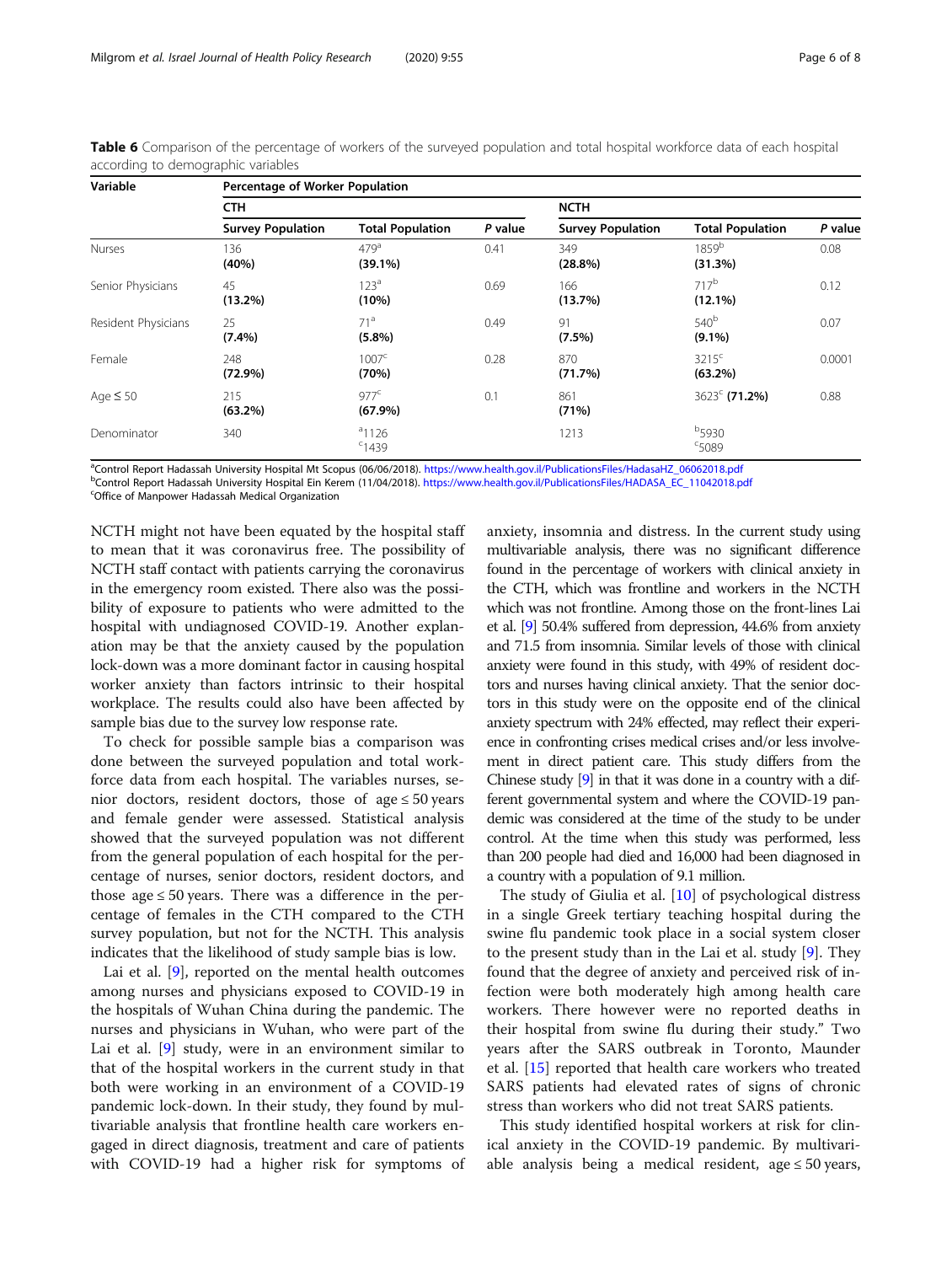being a nurse, female gender and workers with risk factors for COVID-19 were all found to be risk factors and odds ratios were calculated for each. This information is important because it can help focus administrative support to high risk groups among hospital workers during future waves of COVID-19 or other future pandemics.

While 69% of the hospital workers in this study had been tested for COVID-19, only nine tested positive for COVID-19. The low rate of infection (6.7/1000 workers) based on the data from the questionnaire is similar to the rate (5.4/1000 workers) calculated from the data compiled by medical organization administration. It reflects the fact that the lesson of having good protective gear available for the hospital staff was learned from the counties effected earlier in the pandemic. Forty-four percent of the workers in this study indicated that having good protective gear relieved their stress.

The workers in the CTH estimated that they had a 21% chance of having already contracted COVID-19 as opposed to the 15% estimate of NCTH workers ( $p =$ 0.0001). This is in spite of the high number of workers who had polymerase chain reaction tests. It reflects the knowledge of the hospital workers that having a single negative polymerase chain COVID-19 test does not mean conclusively that a person does not, or did not have COVID-19.

A weakness of this study is the relatively low percentage of responders to the questionnaire. This can result in study bias and possibly over estimate anxiety. The low response rate is a function of the fact that the survey was not administered, that data collection was limited to only a 4 day period and that most of the hospital workers were working extra long shifts and opening an electronic message and responding to a questionnaire may not have been a priority for them. In spite of the low response rate, analysis showed that surveyed population was similar to the total workforce population in major demographics. Given these conditions, we believe that the study offers a valuable snapshot assessment of the anxiety and attitudes of hospital workers during the population lock-down stage of the COVID-19 pandemic. It is the largest study cohort to date measuring hospital worker anxiety during the COVID-19 pandemic. It is the only study that compares hospital worker anxiety in COVID-19 treating and non-treating hospitals within the same medical system in the same city. It also surveys the entire hospital staff and not just nurses and doctors.

The current study was done in a COVID-19 pandemic environment, with a population lock-down present. The study hypothesis that CTH workers would have a higher percentage of clinical anxiety than NCTH workers was not found to be true. While not having the hypothesized effect, the administrative designation and operation of a hospital as a non-COVID-treating center allowed it to

provide full and needed medical services. The greatest hospital worker concerns found in this study were having good protective gear and not infecting their family. In spite of having an ample supply of good protective gear and being in a country with early and effective national management of the COVID-19 pandemic, one third of the workers in both hospitals had clinical anxiety. This study identified both risk factors for clinical anxiety among hospital workers during the first wave of the COVID-19 pandemic as well as those workers most susceptible. Sustained staff clinical anxiety can have a detrimental effect on worker health and performance. The study findings can be used in decision making to help develop and focus supportive efforts in the current second wave of the pandemic and in possible future waves.

The hospital staff concerns identified in this study can potentially be mitigated by practical steps. One way is for hospitals to provide a safe as possible working environment. This means enforcement of proper patient mask wearing and social distancing between patients and staff. Social distancing should be practiced within the staff as well. Whenever possible staff personal meetings should be conducted remotely. COVID-19 testing should be readily available with a minimum of administrative hassle for both patients and staff. Scheduled routine testing of staff might also serve to decrease anxiety. Hospital management should target, monitor and offer support to high risk worker groups using remote meetings.

Another way to help address the concerns of the hospital staff is to minimize uncertainty by providing regular detailed hospital COVID-19 information at two levels. One level is specific to the staff's own hospital and the other is country wide data. The staff should not learn of their hospitals COVID-19 status by hearsay. Work guidelines for hospital workers who have comorbidities should be published. Online COVID-19 educational courses should be available for nurses, residents and senior doctors who do not ordinarily take care of internal medicine cases to prepare them if needed to treat COVID-19 patients. Sufficient reserve manpower also needs to be available to replace hospital workers who display high levels of clinical anxiety.

#### Acknowledgements

The authors are grateful to Victor Novak of the Clinical Research Center, Soroka University Medical Center and to Avital Savir of the Occupational Health Unit, Hadassah University Hospital for their professional assistance.

#### Authors' contributions

YM designed the study, collected and helped to analyze the data and drafted the first manuscript. YT was responsible for making the questionnaire electronic and was a major contributor in writing the manuscript. ASF was responsible for data analysis. All authors read and approved the final manuscript.

#### Funding

No specific funding was received for this research.